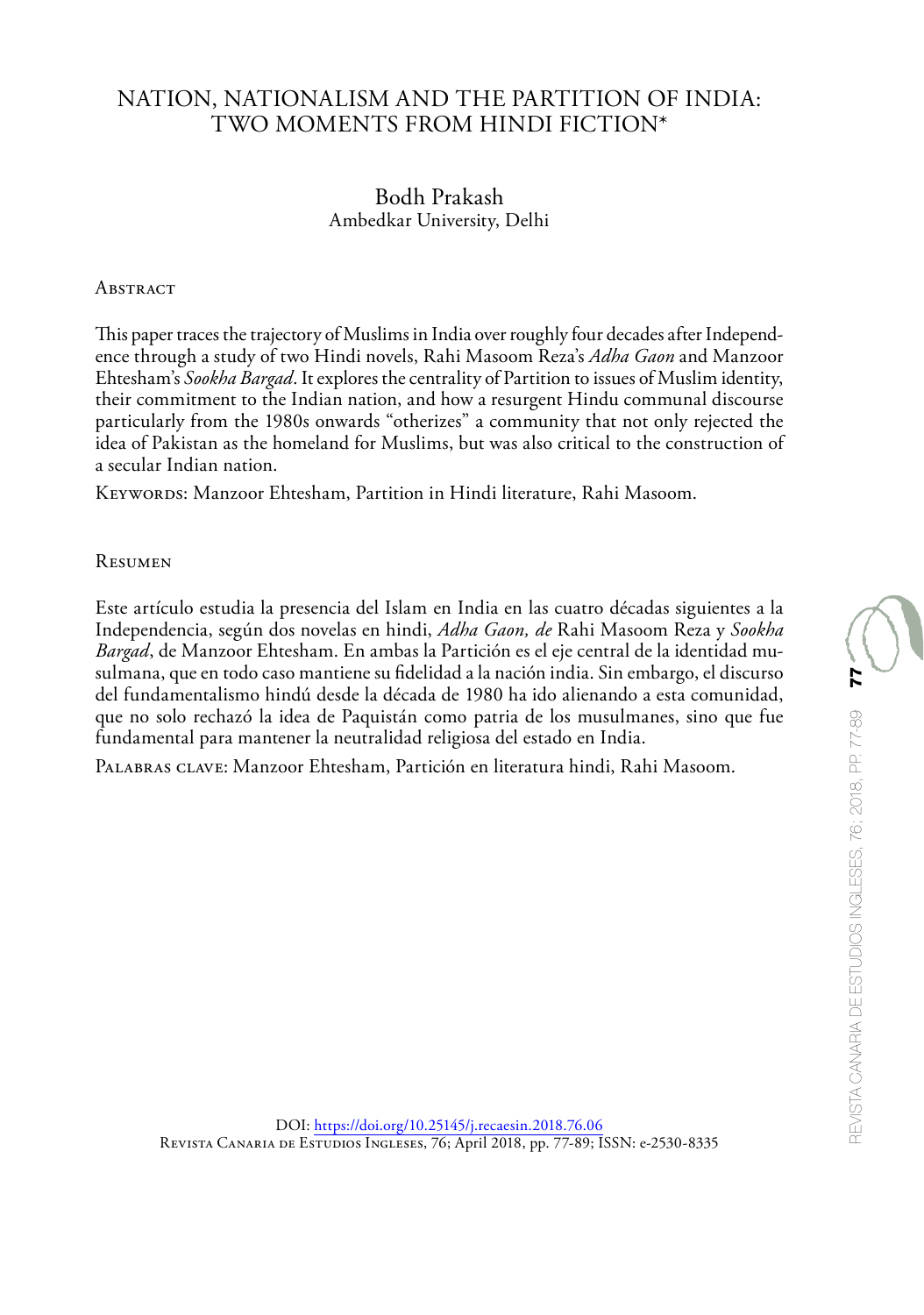The Indian anti-colonial struggle culminated in the birth of not one but two independent nations in August 1947 —India and Pakistan. The rationale for Partition was the two-nation theory, premised on the idea that religious communities constituted nations. Muhammad Ali Jinnah and the Muslim League argued that Muslim interests (or the Muslim nation) could not be safeguarded in an undivided Hindu —majority India. The Congress disagreed, but several factors, including rapidly escalating communal violence, forced the issue and the British government decided to carve out Pakistan by dividing Punjab and Bengal and other contiguous Muslim majority areas. It led to a massive migration of people across the newly created borders both voluntary and involuntary, but mostly the latter.

While the Muslim League had fought for and succeeded in creating what it perceived as a Muslim nation, there were innumerable Muslims who did not buy the argument and stayed behind in India. Their faith in a secular and democratic Indian nation was the strongest challenge to the two-nation theory whose proponents were not just the Leaguers but also those who belonged to Hindu communal parties like the Hindu Mahasabha. Like their counterparts in the Muslim League, they argued for a Hindu *rashtra*, in which the interests of the Hindu majority would be supreme. While the assassination of Mahatma Gandhi by Hindu communalists was a major blow to communal forces, they have continued to persist and witnessed a revival and consolidation in the last three decades. At the heart of Hindu communal politics espoused by the Bharatiya Janata Party (BJP), the Rashtriya Swayamsevak Sangh and its affiliates is the vision of a Hinduised Indian nation, in which all minorities, particularly the Muslims, are not accepted as full citizens and constantly hounded on account of their allegedly extra-territorial loyalties. This is in sharp contrast to the vision of a secular India espoused by the founding fathers and sought to be preserved by secular, liberal and progressive Indians.

More than any other community or group, the position of Muslims in India, how they are perceived and their self perception, can provide a fair measure of the success or failure of the secular project in post-colonial times. While all minorities, including Christians, Dalits, women and gays are the target of regressive Hindu communal formations, Muslims are singled out as the principal enemy and obstacle to the achievement of the goal of a Hindu *rashtra*. This is mainly due to the primacy of Partition in the Hindu communal discourse on Indian nationalism from 1947 onwards.

For Muslims in India<sup>1</sup> the journey from 1947 when they acknowledged their faith in a secular nation to the nineteen-eighties, when the foundations of that faith began to shake, has been a mixed experience. If 1947 was a moment of reckoning when many refused to be swayed by divisive politics and asserted their right to be

<sup>\*</sup> Some parts of this essay are based upon my earlier work, *Writing Partition: Aesthetics and Ideology in Hindi and Urdu Literature* (Pearson, 2009).

<sup>&</sup>lt;sup>1</sup> The more commonly used terms, Indian Muslims or Nationalist Muslims, are problematic. One rarely comes across the corresponding terms, Indian Hindus or Nationalist Hindus, the underlying assumption being that while Hindus are axiomatically Indian and nationalist, Muslims are not.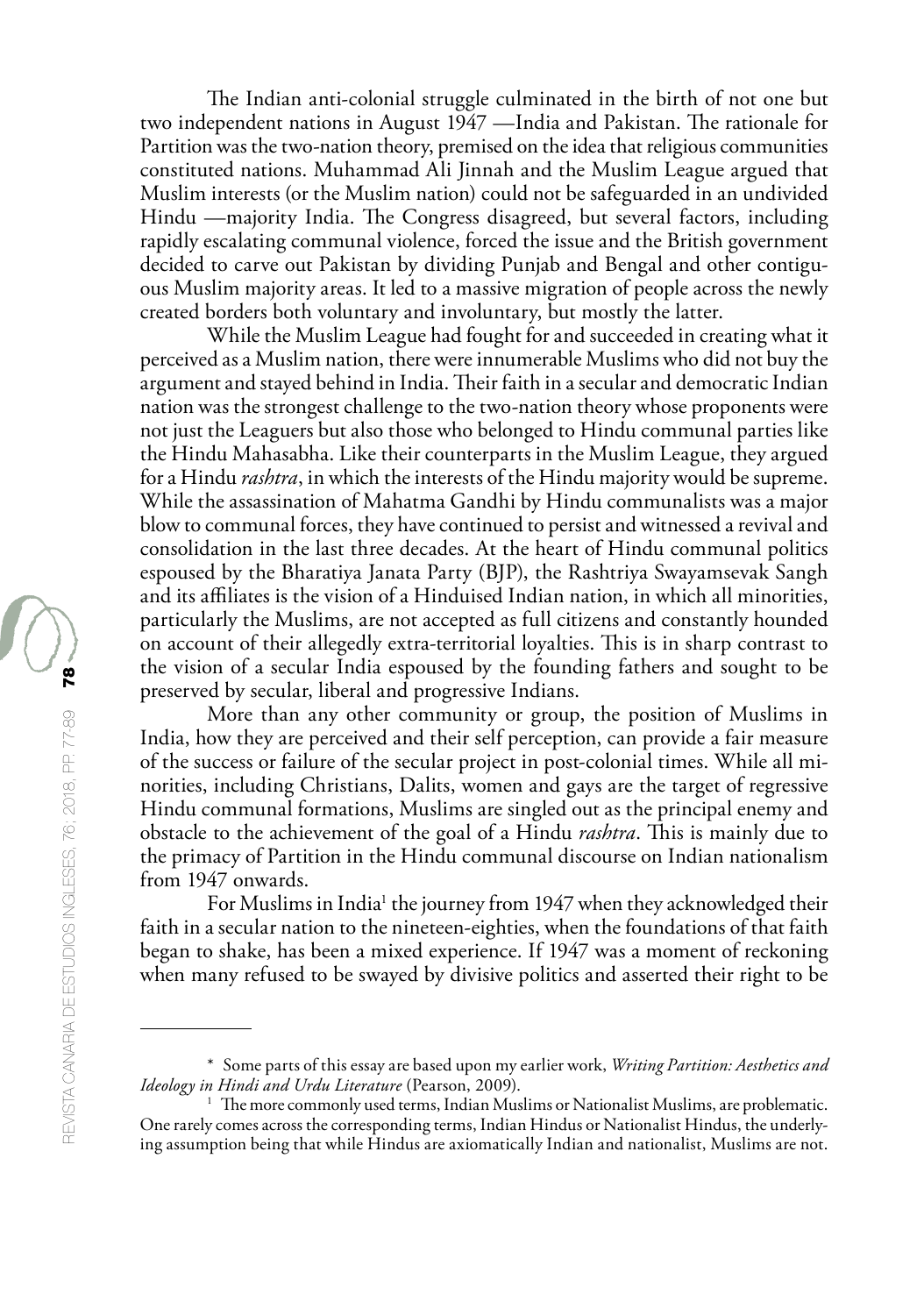counted as equal partners in the nation-building project, the nineteen-eighties were a second moment when a resurgence of communal forces challenged the belief of secular Muslims in the same nation. Two Hindi novels located in these two moments narrate the seminal role of Muslims in defining the scope and limits of Indian secular nationalism. By studying the two novels together, one can understand how the trajectory of the Indian nation and the minorities continues to be, in some ways, impacted by the Partition and its construction in the post-colonial period.

Rahi Masoom Raza's *Adha Gaon2* , written in the 1960s, explores the Partition of 1947 from the perspective of the residents of a Muslim Shia-dominated village, Gangauli, located in the heart of the United Provinces (now Uttar Pradesh). Manzoor Ahtesham's *Sookha Bargad*, written in 1986, is set in Bhopal (a city in state of Madhya Pradesh), against the backdrop of the first 1965 war with Pakistan, and narrates the transition of an educated, progressive and liberal Muslim family (the first generation of independent India) to one that becomes insular and narrowminded as communal propaganda gains traction. While Muslim characters in the two novels belong to different social classes, there is nevertheless a continuity that can be traced at many other levels. Both authors are a part of the progressive realist tradition in Hindi literature; both come from progressive Muslim backgrounds and both write in Hindi, a language that has been claimed by Hindu communalists as the exclusive property of Hindus.<sup>3</sup> Both of them also belong to regions from where numerous Muslims migrated to Pakistan resulting in families getting divided across ideological and national divides. Hence studying the two novels together can provide us an insight into how the Muslim minority attempts to define itself within the larger space of the Indian nation.

*Adha Gaon* literally means half a village or a divided village and the novel plays on this idea in a variety of ways. In the translator's introduction, Gillian Wright states that the half village in the title refers to the author, Reza's half —the Dakkhin Patti— to which his family belongs. The village Gangauli is actually split between two groups or families of Shia Muslims who reside in two geographically opposed locations, Uttar Patti and Dakkin Patti. Both sides prepare throughout the year to compete for the honor of being the one whose *tazias* are bigger and more ornate, whose *marsias* and *nohas* are more soulful and more evocatively rendered and the one whose expression of pain or *karb* is more dramatic and cathartic than the others, on the occasion of Muharram. An annual ritual observed by Shia Muslims, Muharram commemorates the martyrdom of Imam Husayn, the grandson of Prophet Mohammad at the Battle of Karbala. Spread over ten days during which Shias remain in

<sup>2</sup> Rahi Masoom Reza, *Adha Gaon*, translated into English by Gillian Wright as *The Feuding Families of Village Gangauli* (Penguin, 1994 [1966]). All references are from the translated version. Page numbers follow quoted passages in the text.

<sup>&</sup>lt;sup>3</sup> Languages too have religious identities, according to communalists. The association of Urdu with the Perso-Arabic script and hence Muslims as well as the association of Hindi with the Devnagri script and hence Hindus was clearly the work of communal minded people from about the second half of the nineteenth century.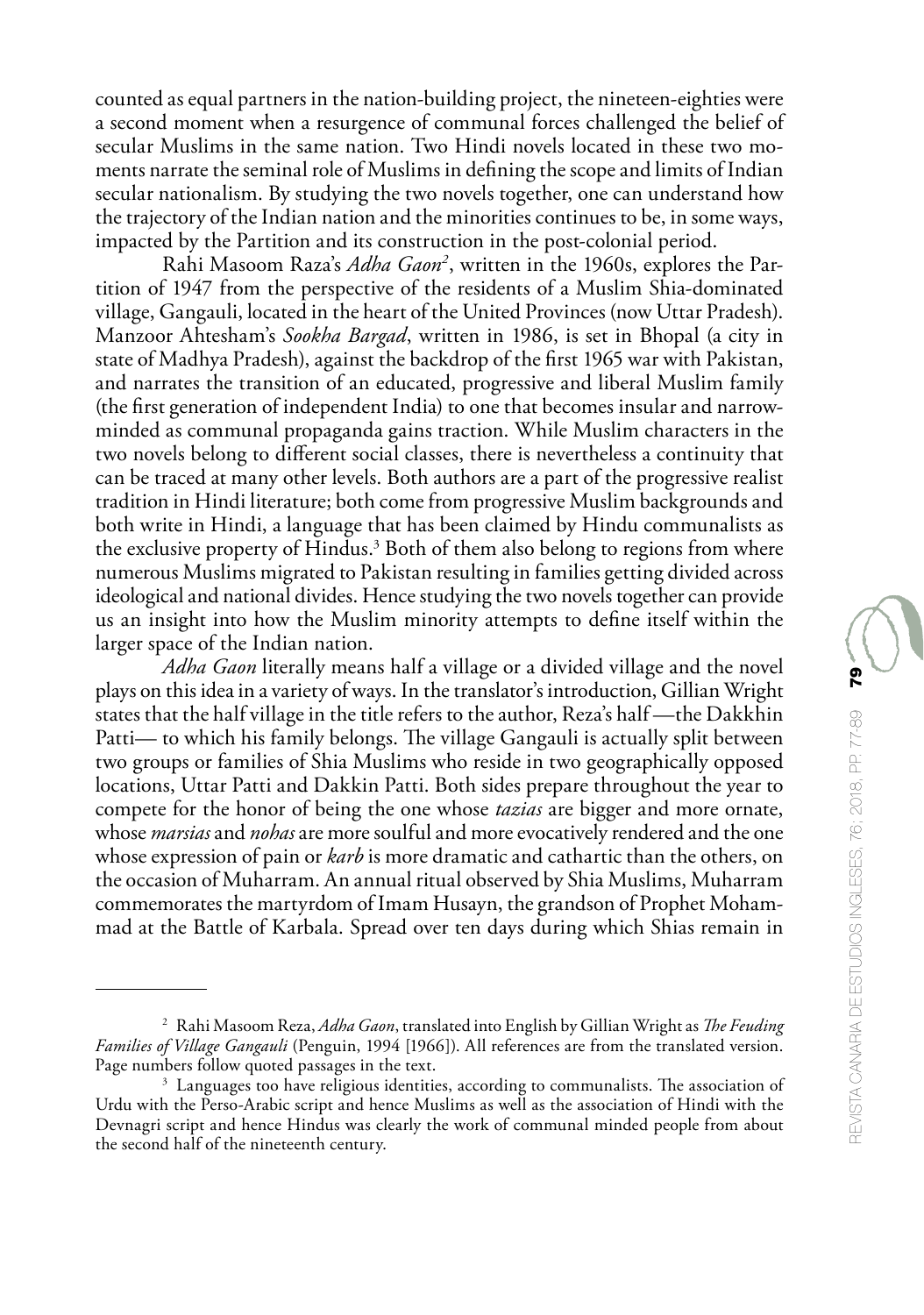a state of mourning, the tenth day, called *Ashura*, witnesses a re-enactment of the battle when Imam Husayn and his children were killed by the forces of Yazid, the tyrannical ruler. But the split that divides Gangauli in pre-Partition times is innocent and culturally meaningful for the inhabitants when compared to the divisions that emerge after the Partition. Half the village leaves for Pakistan, leaving the other half which remains committed to the homeland. The village gets divided not in a simple way on the basis of ideology, but because communalism creates an environment in which some people succumb to the lure of a better life in Pakistan while others are reluctant and refuse to abandon their land and graves.

Ghazipur and Gangauli function as a template for the nation, with different castes and classes living together, and identifying primarily with their village. Conquests by Muslim princes or their generals have not changed the inter-community relationships. According to local belief, its original name was Gadipuri, which was changed to Ghazipur, when it was taken over by Syed Masood Ghazi, a chieftain of the ruler Mohammad Bin Tughlaq. But names mean little, according to the author/ narrator. "There is no unbreakable bond between names and identity, because if there were then Gadipuri too should have changed when it became Ghazipur, or at least the defeated Thakurs, Brahmins, Kayasths, Ahirs, Bhars and Chamars should have called themselves Gadipuris, and the victorious Saiyids, Sheikhs and Pathans should have called themselves Ghazipuri" (4). Similarly (or conversely) Gangauli was named after a Hindu raja Gang. But even after Nuruddin's Saiyid family established its hold over it, "Gangauli did not become Nurpur or Nuruddinagar" (5). Reza contrasts this with present times when "the residents of Gangauli have been dwindling in numbers and the percentage of Shias, Sunnis and Hindus has been growing (5)."

What is particularly interesting about the social organization of Gangauli is that caste hierarchies that are evident in the Hindu community extend to the Muslims of Gangauli. The Saiyids (like Brahmins) are the highest in the four communities of Muslims, followed by Sheikhs, Pathans and Mughals and then the "lower" caste weavers and Raqis (Sunni traders). This is evident in the notions of ritual purity as well as that of family descent among the Sayyids. While caste is definitely regressive and the basis of exploitation in *Adha Gaon*, it subverts the overarching communal divide between Hindus and Muslims. Further, by conflating caste and class (both Hindu Thakurs and Rajputs and Muslim Saiyids are the dominant zamindars), Reza shifts the terrain of the conflict from religious identities to class. Kamaluddin, or Kammo as he is called, is stunned at the suggestion of the Aligarh students, who are canvassing for the Muslim League, that Muslims would become "untouchables" if Pakistan was not created (cfr. Hasan 1987: 123-126). "Eh bhai, it looks to me as if it's been a waste of time educating you. What else? If you people don't even know that Bhangis and Chamars are the untouchables. What sort of Bhangis or Chamars do you think we are? And how can anyone who's not an untouchable be turned into one, sahib?" (238).

The repositioning of the relationship between Hindus and Muslims (pre-Partition camaraderie and post-Partition hostility as in many other Partition narratives) to one in which both communities are fractured along lines of class/ caste is a significant counter to the communal divide that engulfs the world outside Gangauli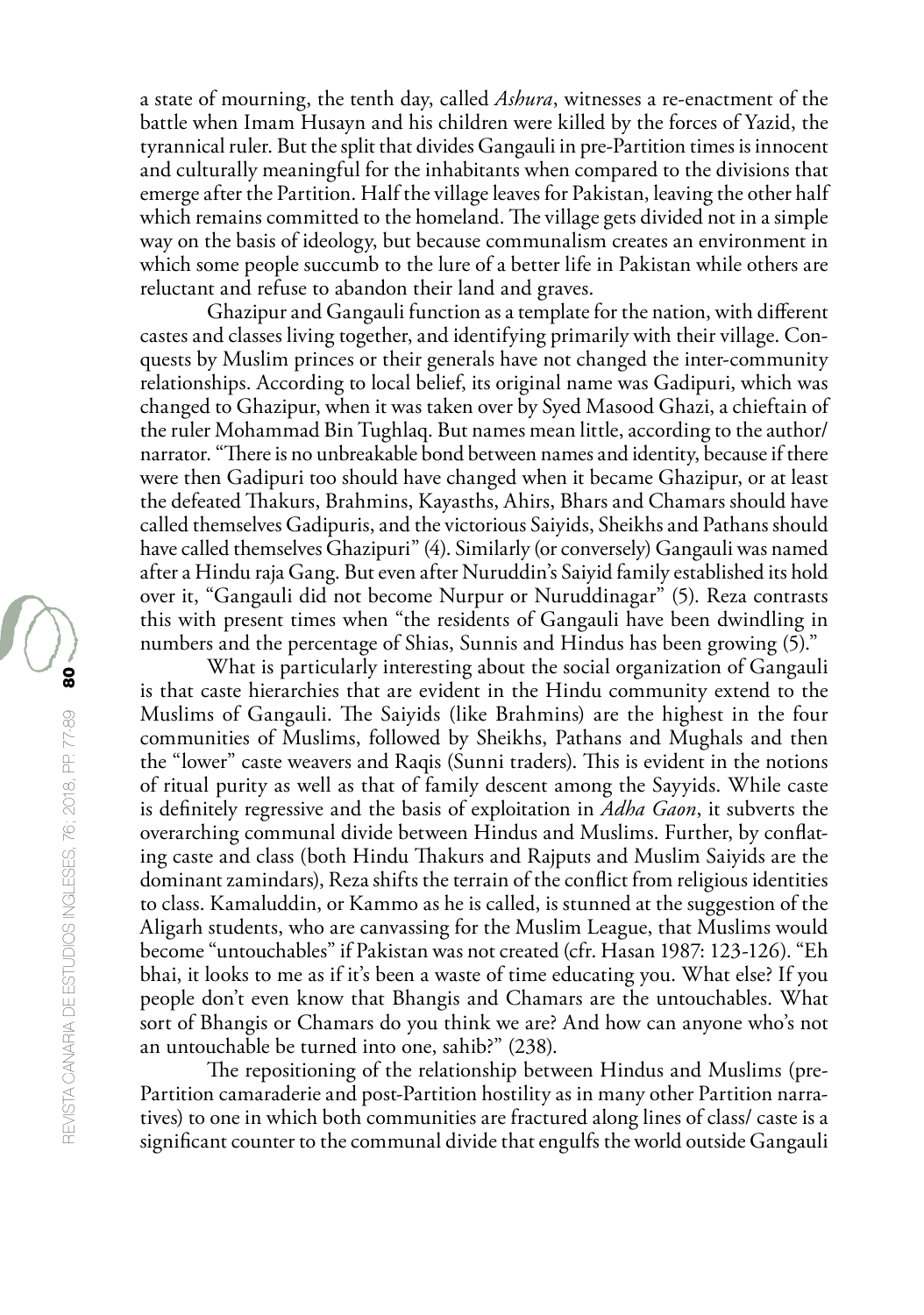and threatens to overrun it also. The communal appeals of both the Hindu fakir and the Aligarh students are countered by the villagers by the local specificities of their existence. When Anwarul Hasan, the Sunni trader's son Farooq, argues for the creation of Pakistan and the threat of Hindu rule, Phunnan Miyan counters him by referring him to their local realities. Firstly he says that if Gangauli is not going to be a part of Pakistan, the issue is irrelevant to him. "Eh bhai, our forefathers' graves are here, our tazia platforms are here, our fields and homes are here. I'm not an idiot to be taken in by your 'Long live Pakistan!'" (149). To Farooq's warning that Hindus would rule them after the British left, he retorts, "you're talking as if all the Hindus were murderers waiting to slaughter us. Arre, Thakur Kunwarpal was a Hindu... and isn't that Parusaram-va a Hindu? When the Sunnis in the town started doing *haramzadgi,* saying that we won't let the bier of Hazrat Ali be carried in procession because the Shias curse our Caliphs, didn't Parusaram-va come and raise such hell that the bier was carried" (149).

The Quit India movement of 1942 that was marked by violent protests, with government properties and police stations being attacked, also finds its echo in Gangauli but in a somewhat different context. The villagers are fed up with the corrupt Thanedar of the local police station at Qasimabad, Thakur Harnarayan Prasad, who has forcibly extracted contributions from them for the War Fund, meddled in their internal affairs, taken bribes and falsely implicated some of them. Many young men who had volunteered for the War have died or come back maimed and the villagers are incensed with the oppression of the police officials. The Bhars and other retainers of Thakur Prithvipal Singh, the Hindu landlord of Barikhpur and those of Ashrafullah Khan of Salimpur, another Muslim landlord, surround the police station, with the intention of teaching the Thanedar a lesson. Their resentment is local, it is directed against a man whom they see as an oppressor. "In this crowd there were few people who knew the slogan, 'Quit India'. There weren't even people among them who knew what freedom meant. These were the people from whom one-and-a-half amount of land revenue had been taken, from whose fields the grain had been seized, who had been forced to contribute to the war fund, whose brothers and nephews had been killed or were about to be killed in the war, and from whom the police of Qasimabad had been extracting bribes for generations"(164). The crowd includes members from the Chamar community, Baburam Chamar and Gobardhan as well as Harpal Singh the grandson of Thakur Prithvipal Singh and Phunnan Mian's fifteen-year old son Mumtaz. In the firing, Mumtaz, Gobardhan and Harpal Singh are killed, after which the crowd overruns the police station. The Thanedar and all his constables are tied to a tree and burnt to death. The opposition to the police brings together people from different castes and classes. Even though the Shias are able to protect themselves in the aftermath as they are counted as loyalists and "Hakim Sahib had been responsible for the recruitment of one-hundred-and-eleven men", Hammad, who has a personal grudge against Phunnan Miyan, falsely testifies against him and he is "consequently arrested for the martyrdom of Mumtaz."(166). Reza emphasizes the caste and class equations over and above the religious identities in this case too.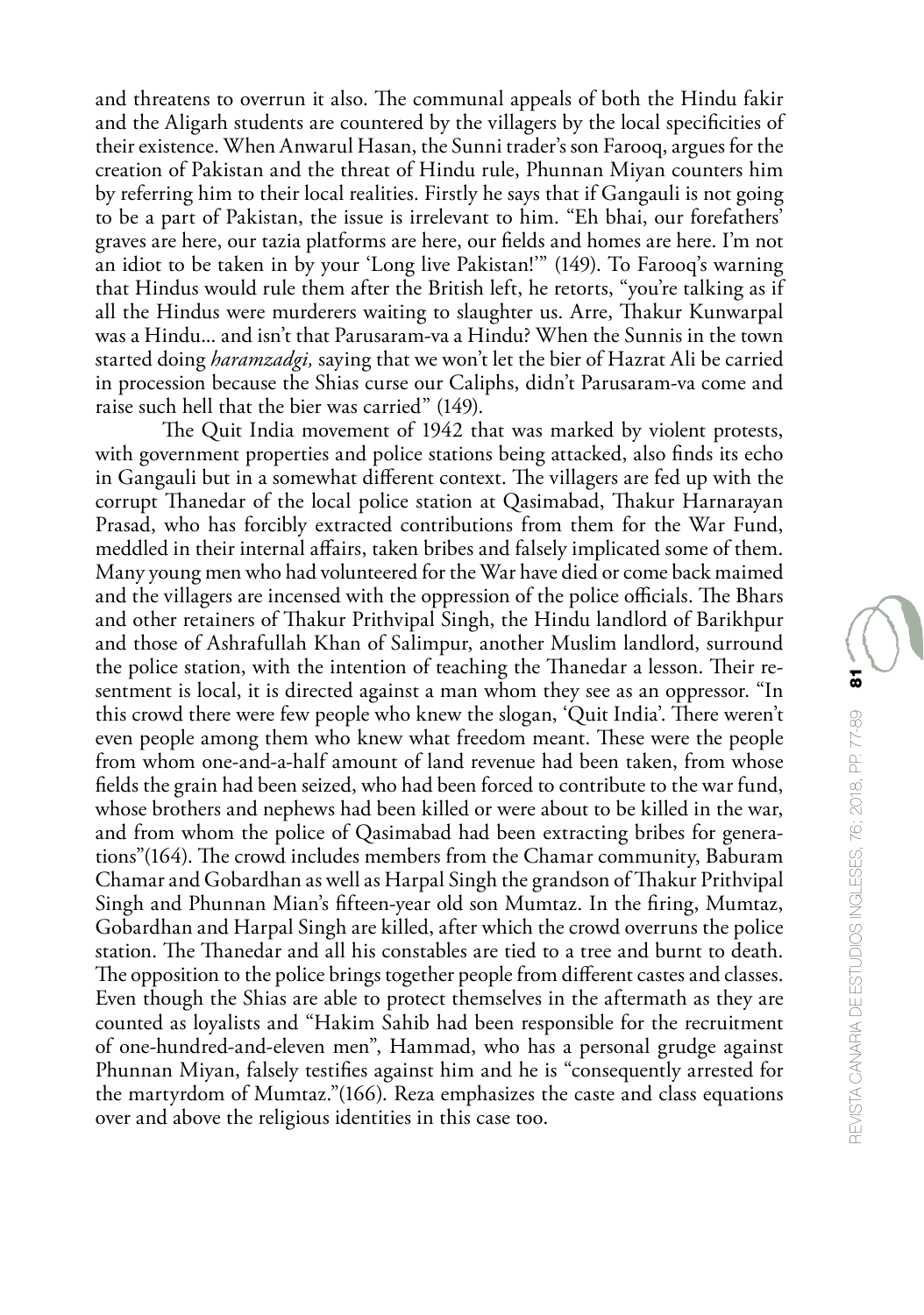The loyalty of the Hindu "lower" caste Ahirs and Bhars who are patronized by the Shias constantly stands as an obstacle to communal ideology. The alleged threat of Hindu domination by the Muslim League proponents makes little sense to the Saiyids. In fact, it is not the Partition but the abolition of zamindari that constitutes the real threat to their world. The Saiyids are caught between a loyalist position that suited their class interests and the threat of the abolition of zamindari on the one hand, and on the other, their emotional attachment to Gangauli. This is evident in the debate on the issue of whom to vote for in the elections of 1946, between Tannu of Dakkhin Patti, the "black shervanis" (an euphemism for the students from Aligarh who come to seek votes for the Muslim League and appear out of place with their formal dress and polished Urdu in rustic Gangauli) and Hakim Sahib of Uttar Patti. After some quibbling about Jinnah's inaccessibility which Hakim Sahib dismisses as a joke ("When Jinnah Sahib doesn't meet anyone and neither does Allah Miyan, then why don't we vote for Allah Mian?" p. 248), Tannu who has fought in the War and is more educated than the rest, explains to the students in chaste Urdu:

This Patti of loyal government Muslims can't vote for anyone but the League. But you will not be able to take the vote of Musammat Kulsum. She will vote for her "Muntaz". ... He was shot dead at the Qasimabad police station. I was not here at that time but I have heard that he died very bravely... They say that he caught hold of the hem of the shirt of a man running away and said, "Eh, bhaiya, if you go to Gangauli tell my mother I'm dead. This *behenchod dard* is going to take my life." Perhaps you will not have understood his language because you gentlemen have made the Urdu tongue Muslim. But I swear to God that the language I am speaking now is not my mother tongue. My mother tongue is the one in which Mumtaz sent that message to his mother. (248)

Bhojpuri or Bhojpuri Urdu, the language in which the novel was originally written, draws the ire of Urdu purists even today.<sup>4</sup> But its local specificity is fundamental to the identity of Gangauli and its residents. When accused of being a traitor to the cause of Islam and Pakistan, Tannu questions the conflation of the two. "'I am a Muslim. But I love this village because I myself am this village... On the battlefield, when death came very near, I certainly remembered Allah, but instead of Mecca or Karbala, I remembered Gangauli'" (249).

But while the argument against voting for Pakistan can be easily demolished, the more difficult question of zamindari remains. After all the Congress was clear that zamindari had to be abolished. This meant that the power equations of Gangauli would change and the Saiyids would lose their hold on the "lower" castes

<sup>&</sup>lt;sup>4</sup> According to some the term "Bhojpuri Urdu" itself is an anomaly. The sophisticated Urdu that belongs to urban and educated speakers from Lucknow, Aligarh and Delhi has little in common with the language of the villagers in Gangauli. Their unpolished language, peppered routinely with abuses and curses is a distinct marker of their identity.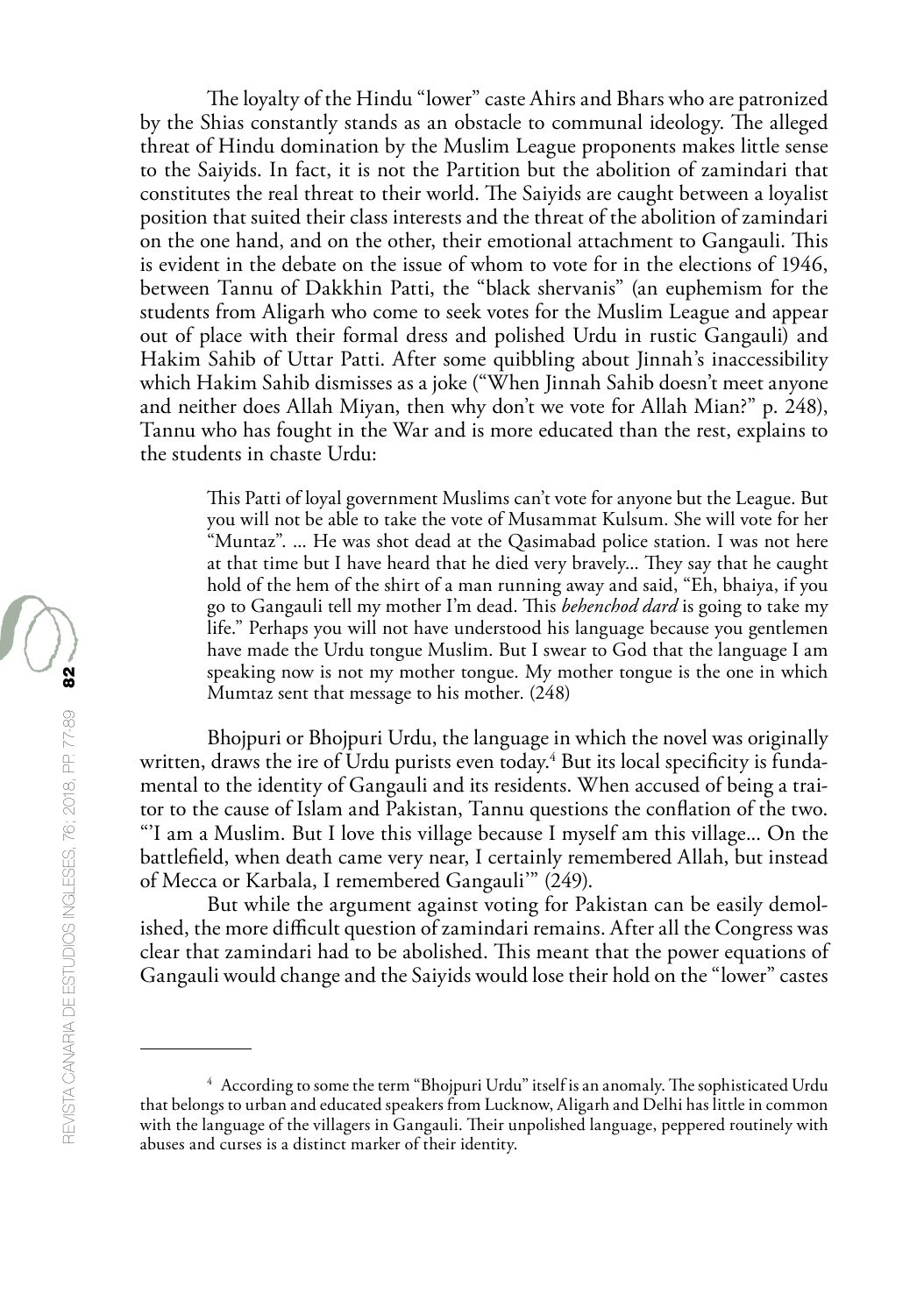whom they had exploited for a long time. Yet even this loss cannot be enough reason to abandon one's home. In the final analysis, the tragedy of Gangauli is that an older social and economic structure collapses with the coming of Independence. Sukhram, a "lower" Hindu caste retainer of the Saiyids and his son Parusaram suddenly acquire political power when they are patronized by the Congress party. As Husain Ali Miyan bursts out angrily: "Sukhram-va's son Parusaram-va has become a political leader the moment he's stepped out of jail. He's roaming around wearing a Gandhi cap and making speeches everywhere that times have changed, now the zamindars' force and cruelty won't work!"(265). Even between the Saiyids the hold over land becomes a contested issue. Alienation within families leads to Mighdad even redefining his relationship with his own father. " 'I don't know about his being any father of mine,' said Mighdad. 'He's a zamindar and I'm a cultivator" (268). When several of them try to grab a piece of land illegally, Mighdad simply goes and ploughs it, staking his claim as a tiller. As Parusaram tells him, "by putting your hands to the plough you have broken your connections with the zamindars" (268). As the Shia landowning families lose power and prestige, their young men migrate to Pakistan in search of better opportunities leaving behind older family members, wives, and children. The author/ narrator does feel nostalgic about the older order but he also recognizes that the change is inevitable and to an extent empowering for the subalterns even though he may not approve of the opportunist Parusaram who suddenly becomes powerful after joining the Congress. Reza is perceptive enough to recognize that the pace of change in the social and political order did not necessarily imply a greater consciousness among the "lower" castes. "He [Parusaram] really didn't know why he had accepted Gandhiji as his leader... Perhaps more than Gandhiji he needed the Gandhi cap, due to which government officials had begun to fear him, and due to which his status had increased and income too" (269). In fact after getting elected, Parusaram becomes exceedingly corrupt and flaunts his power and wealth before the Mians. He gets embroiled in the internal conflicts of the Shia families and when challenged by Phunnun Mian, he gets him killed. Reza shows how the corrupt local Congress workers use their political power to enhance their personal interests rather than for amelioration of other victimized groups.

Given the class interests of the Shia landlords, they are not sympathetic to the democratic, socialist impulse of the Congress that abolishes zamindari. For them, Muharram becomes a symbol of their own pain —both the separation of families and the dissolution of zamindari. With the impending loss of their zamindaris, the Saiyids begin to gradually build alliances through marriages with non-Saiyid families. Mighdad was ostracized by his own family and the Saiyids for marrying a barber's daughter, Saifunya. But when she dies, his father Hammad wants to reconcile with him so that the land can be worked jointly again. "The wheel of zamindari tradition turned. The barbers came... A grave was dug a short distance away from the family cemetery, and the Saiyid gentlemen set out carrying the bier of the barber's daughter" (287). A new social order in which the caste hierarchies among the Shias have been subverted comes into existence. Blood lines can no longer remain pure. Saiyid girls are married off to non-Saiyid and even illegitimate boys.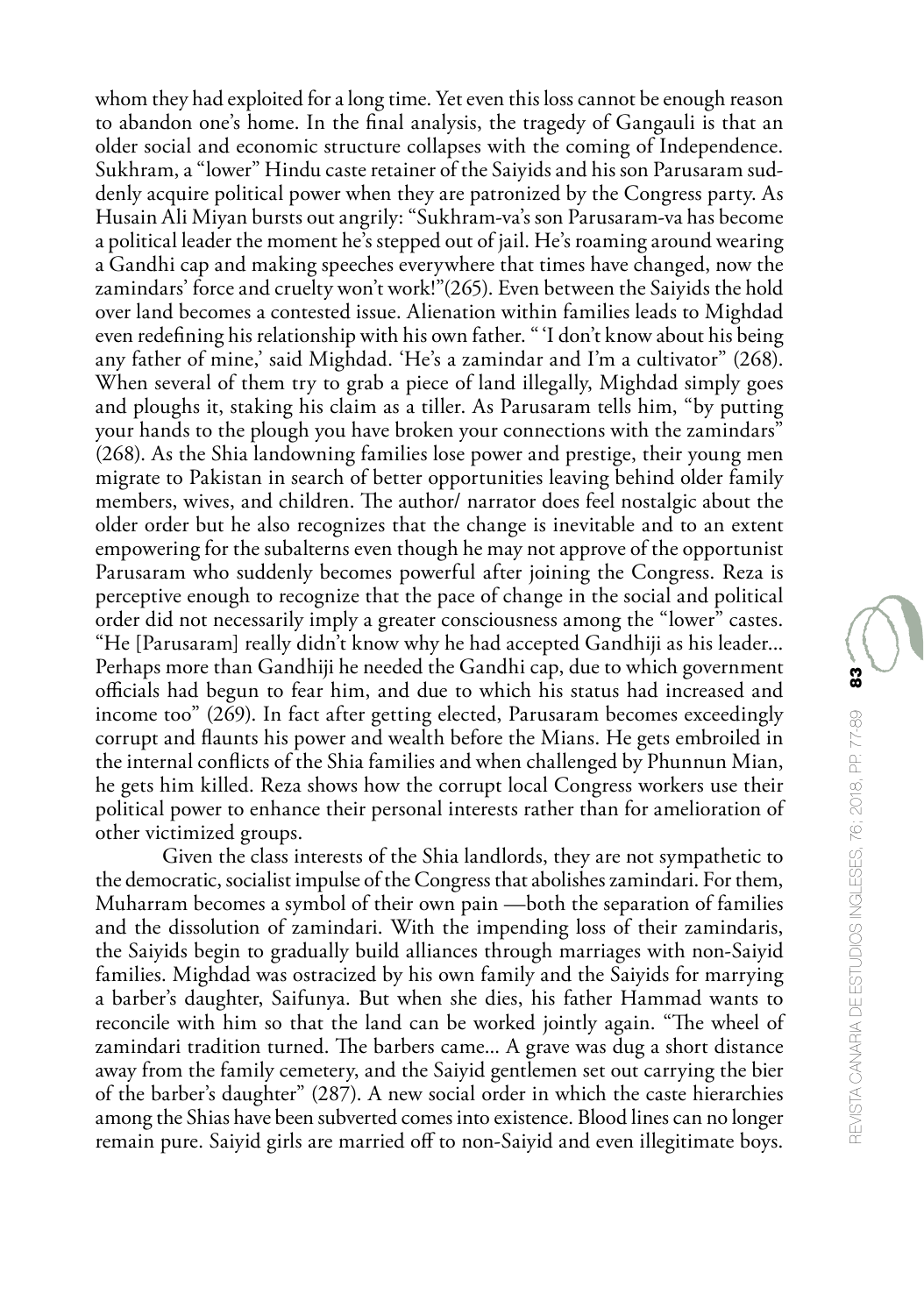And many young men migrate to Pakistan in search of a better life. And Gangauli is irreversibly altered.

Yet the communal canker fails to take root in Gangauli. When the old enmity between Thakur Prithvipal Singh of Barikhpur and the Khan Sahib of Salimpur flares up, some outside communal elements try to take advantage. They infiltrate the ranks of Thakur Prithvipal's retainers and the Hindu fakir incites the crowd against the Muslims. "It [the crowd] thought that Muslims are Muslims and the only difference between the Muslims of Salimpur and Barikhpur was that the Salimpur Muslims were rather far away and those of Barikhpur were nearby" (274). But they are shocked when Prithvipal Singh turns against them when his "own" Muslims are threatened. He not only chases them away, but even threatens to beat up his own Muslims when they ask his permission to leave Barikhpur for Muslim majority areas like Mubarakpur and Bahadurganj.

Reza constructs Gangauli as an oasis in the midst of the communal violence that breaks out in places like Calcutta, Noakhali, Lahore and Bihar. News of the terrible massacres of Muslims keeps coming but the Saiyids and other Muslims refuse to succumb to the pressure of communal ideology. Even the blatant prejudice against Muslims, does not make them despair. When a martyrs' memorial is unveiled at Qasimabad police station to honor those killed in the 1942 movement, and Balmukund Varma, a Congress leader, keeps on praising the role of Haripal and Gobardhan, and their "sacrifice to the Motherland", Phunnan Mian interrupts him. " 'Eh, sahib! A son of mine was killed here too. It looks like no one told you his name. His name was Muntaz!' Having finished what he had to say, Phunnan Miyan turned to look at the crowd. His head was held higher than anyone's" (268).

Muslim League propaganda is rejected by the villagers, Pakistan means nothing to them, Gangauli is all. In fact Raza shows how for the villagers, even the idea of a national identity, that supersedes their local identity is inexplicable. Hence while Pakistan is a ridiculous idea, the Indian nation too means little. Pakistan is linked to the abolition of zamindaris and hence seen as something that robs them of their rightful privileges and power. Though the argument seems somewhat illogical, Sakina, one of the Saiyid ladies, lashes out at Pakistan for their impoverished plight. " 'If that wretched Pakistan hadn't been made, zamindari wouldn't have been finished. Gandhiya said, "All right, Miyans, you've made your Pakistan, now go to hell...zamindari's over" (300).

While the novel does highlight the Hindu communal threat in 1947, it does not show the Muslims backing off. While the circumstances of the Saiyids may have pauperized them, they do not take the easy way out by accepting the argument for Pakistan. They try to reconcile themselves to their straitened circumstances, unwilling to abandon their homes and village. They make what seem to them humiliating compromises with the "lower" castes, and struggle to find the means to sustain themselves. But not one of the principal characters is ideologically or emotionally invested in the creation of Pakistan. While they do not see themselves consciously as equal citizens of an independent Indian nation, their commitment to their village and opposition to communal forces can be read as a positive aspect of their self perception. This is something that is reiterated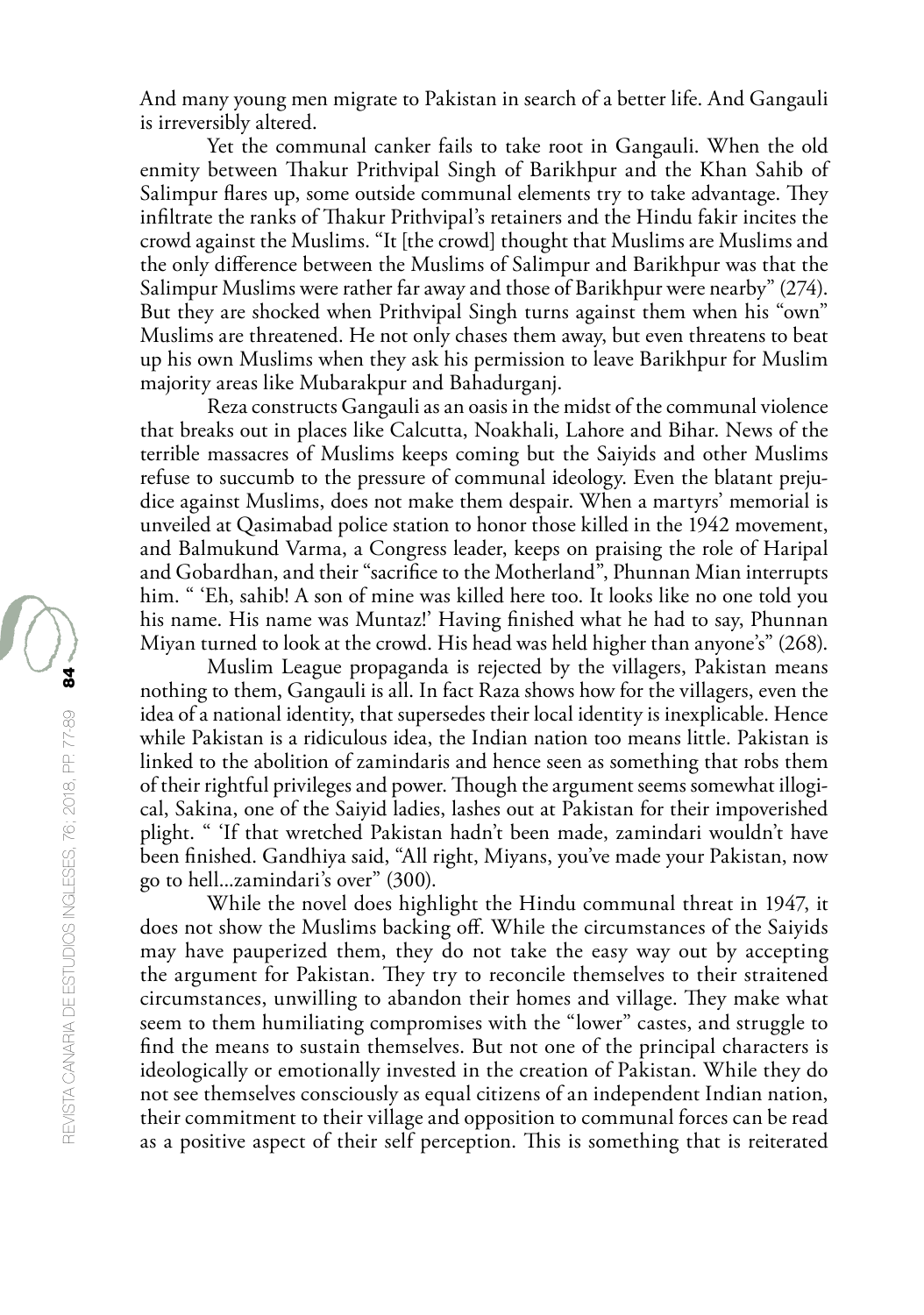by the narrator/author, Rahi Masoom Reza himself, in the unusual introduction that he inserts towards the end of the novel to mark the transition from one age to another. "My bonds with Gangauli are unbreakable. It's not just my village, it's my home... And I give no one the right to say to me, 'Rahi! You don't belong to Gangauli, and so get out and go, say, to Rae Bareli.' Why should I go, sahib? I will not go."(290-291) Even in his most impassioned moment, Reza cannot bring himself to say "Pakistan", a minor detail that reveals his complete aversion to the very idea (cfr. Ansari 1999).

In his book *Remembering Partition*, Gyanendra Pandey has cited the insertion of this introduction as a "challenge to the claims of nationalism and nationalist historiography" because it "subverts the rules of the writing of novels, and of nationalist thought" (200). Pandey's assumption that nationalism is being challenged is in fact not borne out through a careful reading of the text. Firstly, Reza himself provides an explanation for the introduction in the middle of the text: "The fact is that now our story has come to a place where one age ends and another begins. And doesn't every new age demand an introduction?" (290). The narrative is split neatly by the introduction between the period prior to Partition and the one that comes after it. While in the former Partition/abolition of zamindari is troubling everyone, in the post-Partition period, it is a settled issue, and the reality of what has happened has finally seeped in. Secondly, Reza's central statement about his bonds with Gangauli is made in the context of a Hindu communal assumption about Muslims, viz.: "The Jan Sangh says that Muslims are outsiders" (290). Hence what Reza is questioning is the Hindu communal position that Muslims are aliens in India, a position that links religion with nation and not nationalism itself, as Pandey suggests. The critique of nationalism as a statist ideology by Pandey and others like Homi Bhabha, elides the idea of a secular nationalism that is implicit in Reza's critique.

If *Adha Gaon* locates Muslims within the "moment" of Partition, *Sookha Bargad*, takes up the story several years later. Though the novel was published in 1986, it is set against the backdrop of the 1965 war with Pakistan. It is possible to trace a link between these two years with regard to the re-emergence of Hindu communalism. The Nehruvian era that was marked by a spirited and robust secular politics was followed by a slow re-emergence of Hindu communal forces, particularly around the time of the 1965 war during which Muslims in India were demonized for their alleged sympathies with the enemy. Identity politics during the 1970s and the early 1980s led to a strengthening of communal forces and the consequences were reflected in the demand for Khalistan, the Shah Bano case and the Ram Janmbhoomi issue that culminated in the destruction of the Babri Masjid in 1992. *Sookha Bargad* is set in the aftermath of the 1965 war, but in some ways it is a narrative of the 1980s, when the anti-Muslim sentiment had severely dented the secular forces.

While Reza's Saiyids may have countered the communal challenge by recourse to their identification with Gangauli and their Hindu neighbors around 1947, in *Sookha Bargad* Rashida and Sohail have to contest the enemy in a different form and context. Wahid Khan, their father, like the narrator/ author of *Adha Gaon*, had refused to leave his home in Bhopal to migrate to Pakistan, with the rest of his family. An educated and liberal-minded lawyer, Wahid Khan has invested in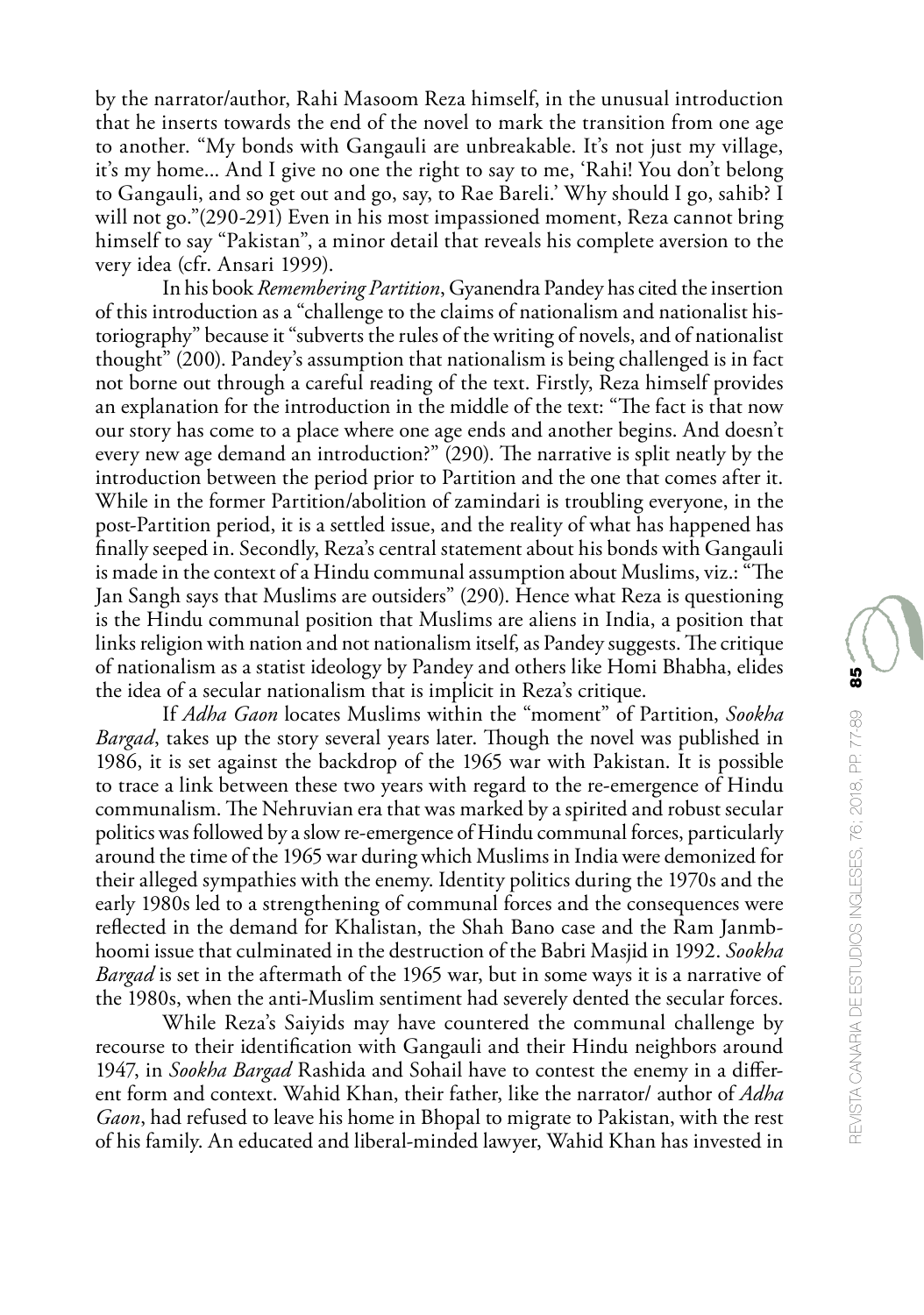a modern education for his children. A secular nationalist to the core and an atheist, he consistently refuses to allow his "religious" identity to define him in any way (cfr. Naim 1999). Thoroughly disgusted with how religion was used to distort and mutilate human values, he chose to practice "secular" law and fight for what was morally right, even though it meant going against his family elders. His children Rashida and Sohail have imbibed his liberal values and strongly argue against the communal beliefs within their extended family and the Muslim community.5 Their closest friend is the Hindu boy, Vijay, who also shares their beliefs and is equally committed to the secular cause. Interestingly, his refugee parents were saved by Muslim friends during the Partition riots, and far from harboring any grudge against Muslims, Vijay is strongly opposed to any communal stereotyping. Sohail and Rashida refuse to succumb to the pressure of Muslim communal elements who try to play upon feelings of victimization. Sohail derives strength from Vijay who shares his views. Both recognize that the fault lies with their own communities. When Sohail is critical of Muslims who put religion above country and humanity, Vijay accepts that it is the majority community that is responsible for the fear and ghetto-isation of Muslims. However what the novel narrates is the erosion of their faith in the possibility of countering communal forces, both Hindu and Muslim.

Wahid Khan's commitment to secular practice and his refusal to participate in the Islamic rituals because of his rational approach, draws the ire of both his extended family and the Muslim community at large.<sup>6</sup> The extended family and the community ostracize him socially and while he is willing to pay the cost, it is not easy for his children. In their school going years, Rashida and Sohail feel uncomfortable with their alienation, but Wahid Khan constantly tries to convince them about the moral and ethical bankruptcy of those family members whose vision is narrow and sectarian. As young adults they are exposed to communal ideas of both sides and the novel represents their conflicts sensitively.

Their faith in Wahid Khan's secular values, however, comes under severe pressure during the war with Pakistan. One of the consequences of Partition that continues to find resonance till today is the tragedy of divided families. While families try to keep up the connections, in times of war and hostility between the two countries Muslims in India are conveniently targeted by Hindu communalists. The natural interest in the fate of their relatives across the border is deliberately misinterpreted as sympathy for the enemy. Their listening to Radio Pakistan for

<sup>5</sup> For a first person account of how Muslims accept India as their country despite allegations about their disloyalty see Salman Khurshid 2014.

<sup>6</sup> "Those who got the worse of it, both in India and Pakistan', commented a well-known Urdu writer, 'were the honest, sincere Nationalist Muslims who, in the eyes of Hindus, were Muslims, and vice versa. Their sacrifices were reduced to ashes. Their personal integrity and loyalty were derided. Their morale was shattered like a disintegrating star; their lives lost meaning. Like the crumbling pillars of a mosque they could neither be saved nor used." Shorish Kashmiri, *Boo-i gul Naala-i dil Dood-i Chiragh-i Mehfil*, cited in Hasan 1993: 2/145. . jan.ucc.nau.edu/sj6/hasanprologueintro.pdf. Accessed 15December 2017.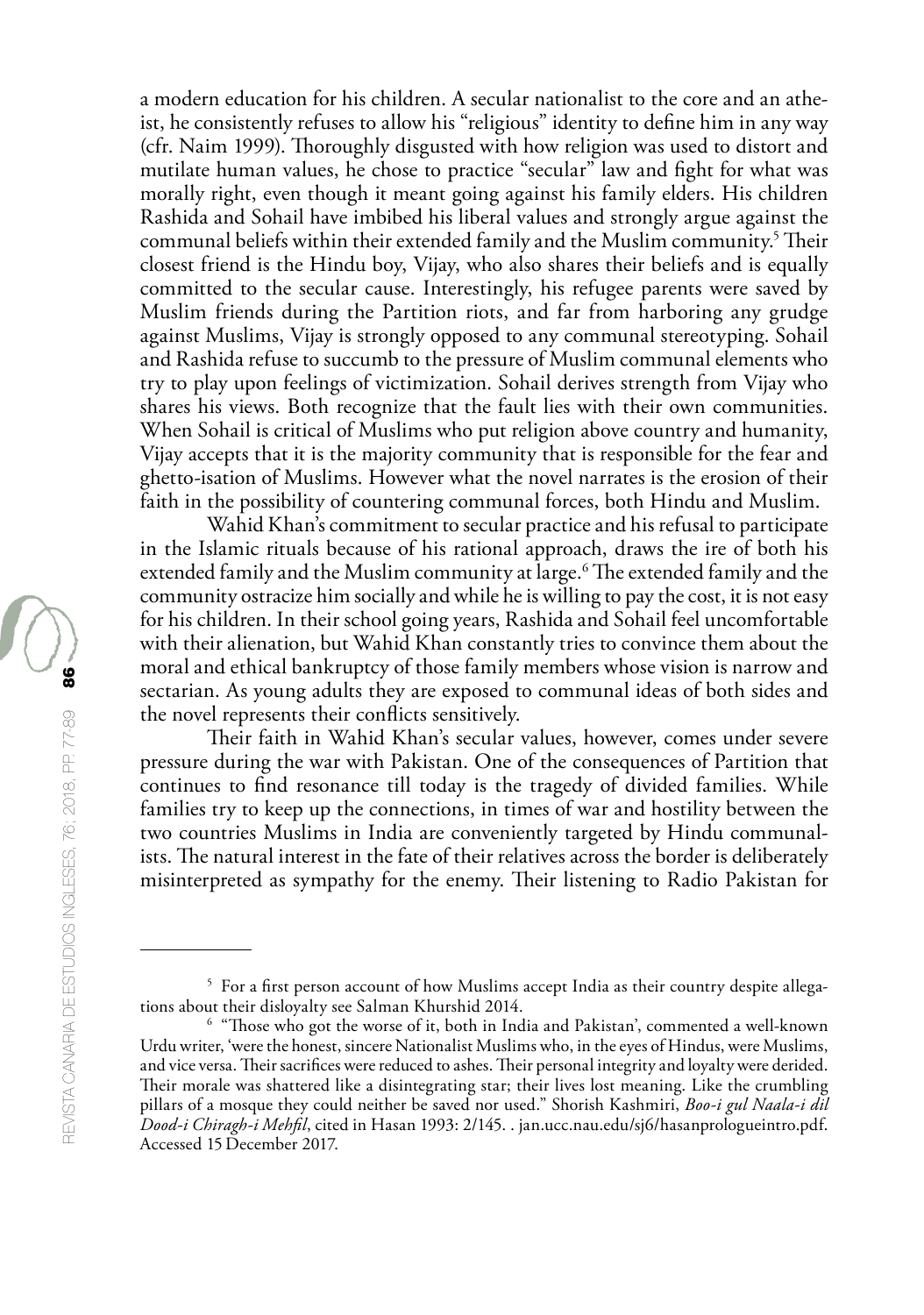news is projected as irrefutable proof of their subversive activities. Rashida, whose paternal aunt lives in Karachi and close maternal relatives in Lahore, is naturally worried about their safety, even though she has never met them. But she is also troubled by why she should be interested in the wellbeing of people who belong to the enemy nation. Rashida's inner conflict reveals how complex Muslim Indian identity is and the challenges of retaining a secular outlook when one is constantly being suspected of extra-territorial sympathies.

A second important issue raised in the novel is marriage across the Hindu-Muslim divide. While both Vijay and Sohail believe that such relationships would be a significant counter to communal sentiments, their own personal relationships fail in the face of social pressure. Sohail's relationship with Geeta Sharma, a Hindu girl comes to a premature end when her parents force her to get married to a Hindu boy. And Rashida, though committed to Vijay, finds it impossible to resist the pressure of her family after the death of her father. She is forced to break off with Vijay, though she refuses to get married to the educated, well-off Hamid who is settled in Pakistan.

Social (and communal) opposition to a Hindu-Muslim relationship is rooted in racist and patriarchal ideologies and communalists build upon these to create insular identities. The idea that Hindus and Muslims are two races that come from different stocks is a myth perpetuated by both Hindu and Muslim communalists. Given that patriarchy is also an integral part of communal ideology, a Muslim boy converting and marrying a Hindu girl (or vice versa) is considered a victory of Islam (or Hinduism in the opposite case) and Muslims (or Hindus) in a perverse way. It is significant that some traces of this approach can be found in the educated, liberal Rashida also. In her private moments she recalls how when Salim, a distant cousin, converted and married a Hindu girl, it was greeted with great joy, not just by the fanatics but also by her. Rashida, as a woman, is unable to completely distance herself from the hold of patriarchal and communal forces, despite her best efforts. As a man Sohail has greater agency, but in the absence of a livelihood, and completely disillusioned after the breakup with Geeta, he breaks down. The novel ends with his inability to reconcile to opposing pulls —trying to become a pious Muslim and relapsing into a state of drunkenness by turns.

The two novels problematize the issue of a national identity for Muslims in India after the creation of Pakistan. Characters in both novels oppose the communal discourse that equates Muslims and Pakistan and emphatically insist on their rights to their homes. While the Saiyids in Reza's novel cannot imagine a world outside Gangauli, Abdul Wahid Khan is an educated, rational, liberal Muslim who considers himself to be an equal citizen in secular India. Home for him is the entire nation, the space that he believes that he shares with all his fellow countrymen. In one sense he extends the argument put forward by Phunnan Mian who demands that his son Mumtaz be honored along with the Hindu martyrs of 1942. As a rational humanist, he ridicules his own community for its insularity and narrow thinking. However Partition continues to cast its long shadow even after several years. While the Hindu communal forces carry on from 1947 in their demonization of Muslims as treacherous aliens who properly belong to the other side of the border, the Muslim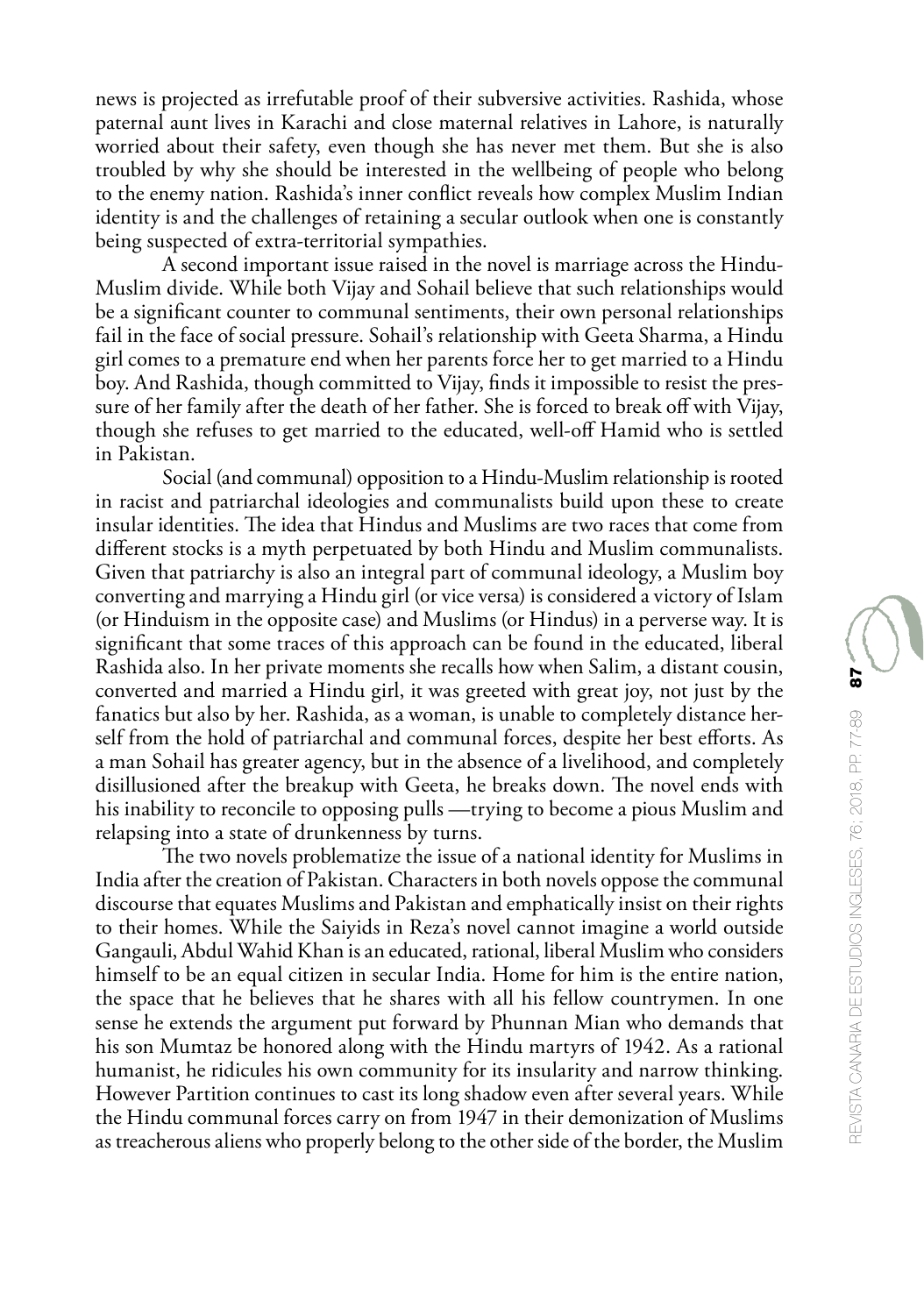communalists build on the insecurity of the community to propagate a narrow, conservative Islamic identity that needs to be nurtured. Secular-minded Muslims like Wahid Khan and his children exist in a state of siege, cornered by communalists of both hues, fighting what seems to be a losing battle. Even the Saiyids seem better off in Gangauli despite their losses.

By putting together two moments from the recent history of Muslims, one can trace the trajectory of national identities and nation formation, in the shadow of Partition. What has Partition meant for Muslims in India, what has been its long term fallout, why do Muslims continue to bear the brunt of the actions of their co-religionists even though many of them did not support the demand for Pakistan and what does it mean to be secular and a Muslim in recent times when Hindu communal forces are spreading mayhem and blatantly discriminating against the minorities? These are some of the questions raised by Rahi Masoom Reza and Manzoor Ehtesham. On a broader level, the novels inscribe the centrality of Muslims in India to the conception of a secular Indian nation and the challenges that threaten to derail it even many years after Partition.

> Reviews sent to author: 10 October 2017 Revised paper accepted for publication: 25 January 2018